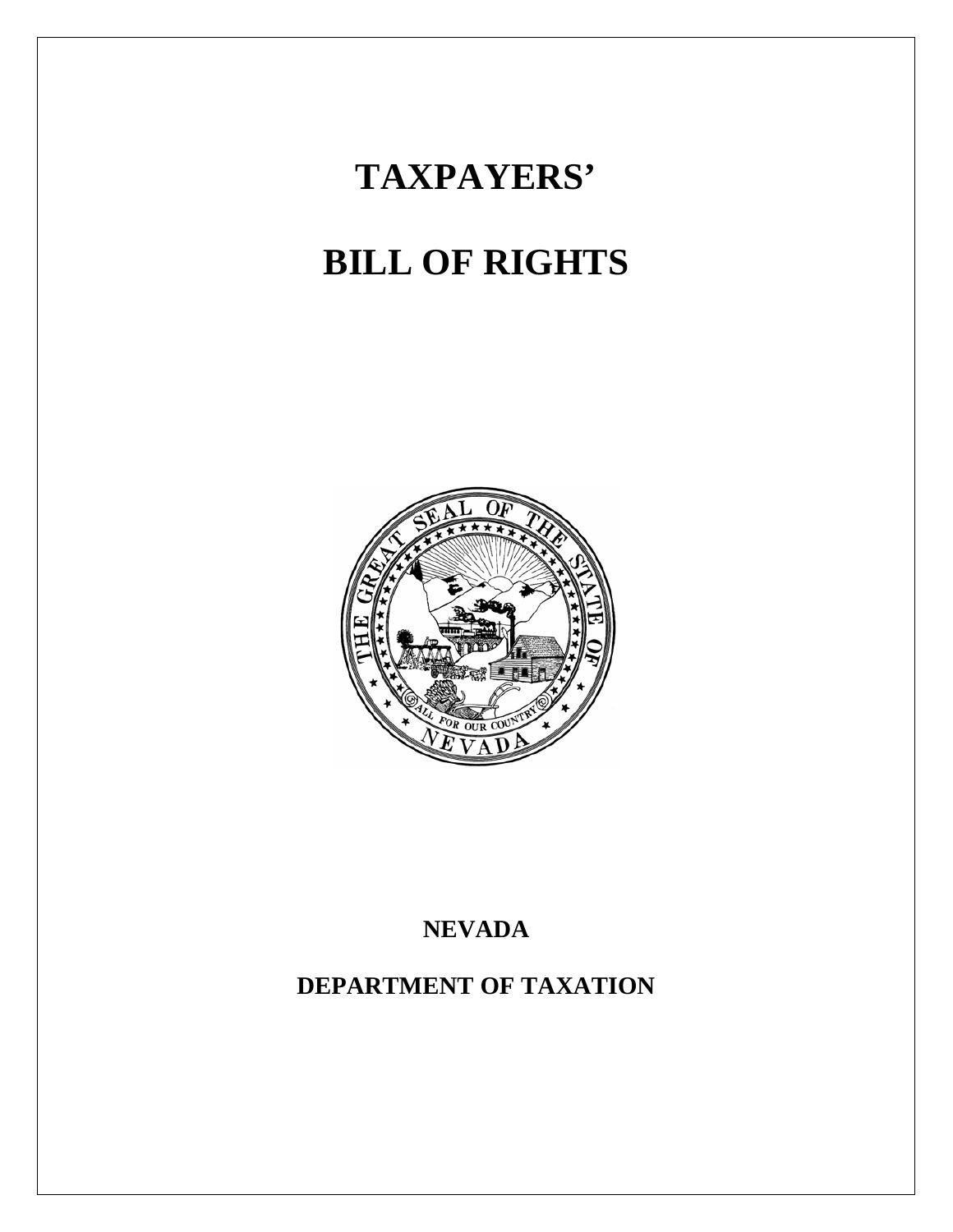## **Taxpayers' Bill of Rights**

This publication was prepared by the Nevada Department of Taxation with the cooperation of the Nevada Taxpayers Association and will be updated as changes in law and regulation require. The Department of Taxation expresses its appreciation for the editorial assistance provided by the Nevada Taxpayers Association in producing this publication, which hopefully will benefit the taxpayers of Nevada.

## **DEPARTMENT OF TAXATION 1550 College Parkway, Suite 115 Carson City, Nevada 89706-7937**

Published by the Nevada Department of Taxation

First Printing – Fall 1991 Second Printing – Summer 1993 Third Printing – Spring 1996 Fourth Printing – Summer 1997 Fifth Printing – Winter 2000 Sixth Printing – Winter 2007 Seventh Printing – Fall 2011 Eighth Printing – Fall 2012 Ninth Printing – Winter 2012 Tenth Printing – Fall 2018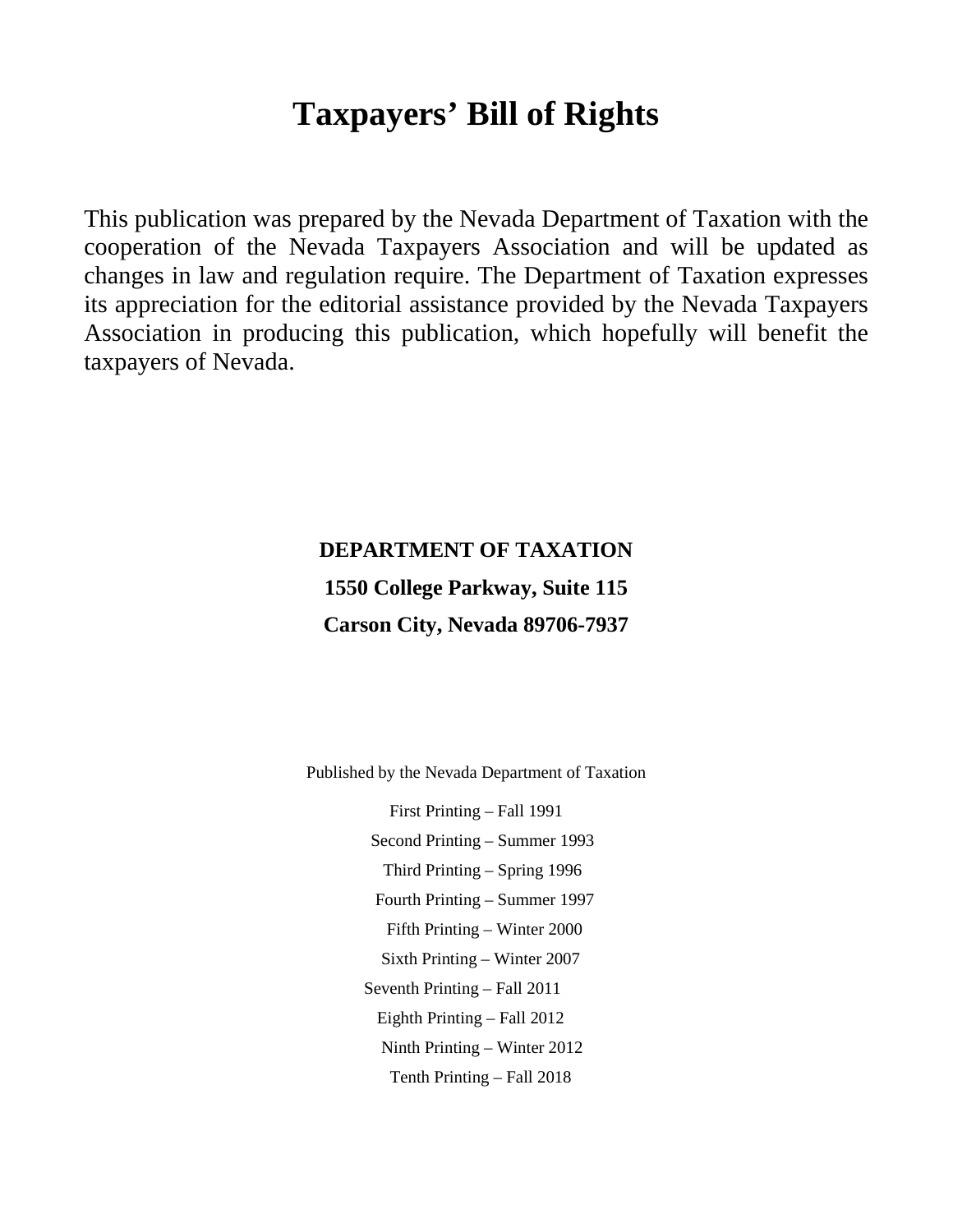## **INTRODUCTION**

This pamphlet sets forth the Taxpayer's Bill of Rights with explanations and an introduction to the services provided by the Department of Taxation. Our philosophy is simple: Most people want to pay what they owe on time and in full, and an important part of our job is to explain the taxpayer's responsibilities as clearly as possible. Taxes may be inevitable, but paying them should not be an overly confusing or intimidating experience.

Understanding how the system works is every taxpayer's right and responsibility. Our goal is to take the mystery out of tax administration and when that happens, everyone benefits **––** taxpayers and tax administrators alike.

This is also an introduction to how the system works if you have a problem with your taxes or if you disagree with how much the Department says you owe in taxes. Well informed taxpayers can get faster results by knowing their rights and exercising them quickly.

Taxpayers need to know what will happen if they do not pay taxes. State law provides for an escalating series of sanctions - from interest and penalty charges to court actions - designed to ensure that everyone pays his or her fair share of taxes. The enforcement tools, carefully used, encourage voluntary compliance while assuring honest taxpayers that they are not shouldering an unfair burden.

This pamphlet may not be able to provide you with all the detailed information that you need to answer a particular question or solve a specific problem. Therefore, telephone numbers and addresses are listed at the back of this pamphlet and we urge you to contact the Department directly if you have further questions or comments.

The rights set forth in this pamphlet cover those taxes and/or tax provisions administered by the Department of Taxation under NRS Title 32, "Revenue and Taxation".

Reference:

NRS Chapter 372, Sales and Use Taxes NRS Chapter 374, Local School Support Tax NRS Chapter 360, General Provisions NRS Chapter 363A & B, Modified Business Tax NRS Chapter 368A, Live Entertainment Tax NRS Chapter 444A, Tire Tax NRS Chapter 361, Property Tax NRS Chapter 375, Real Property Transfer Tax NRS Chapter 362, Net Proceeds of Minerals NRS Chapter 372A, Medical Marijuana Tax NRS Chapter 363C, Commerce Tax NRS Chapter 372B, Transportation Connection Tax NRS Chapter 372A, Recreational Marijuana Tax

For a complete list of administered taxes visit the Department's Website **––** [https://tax.nv.gov](https://tax.nv.gov/)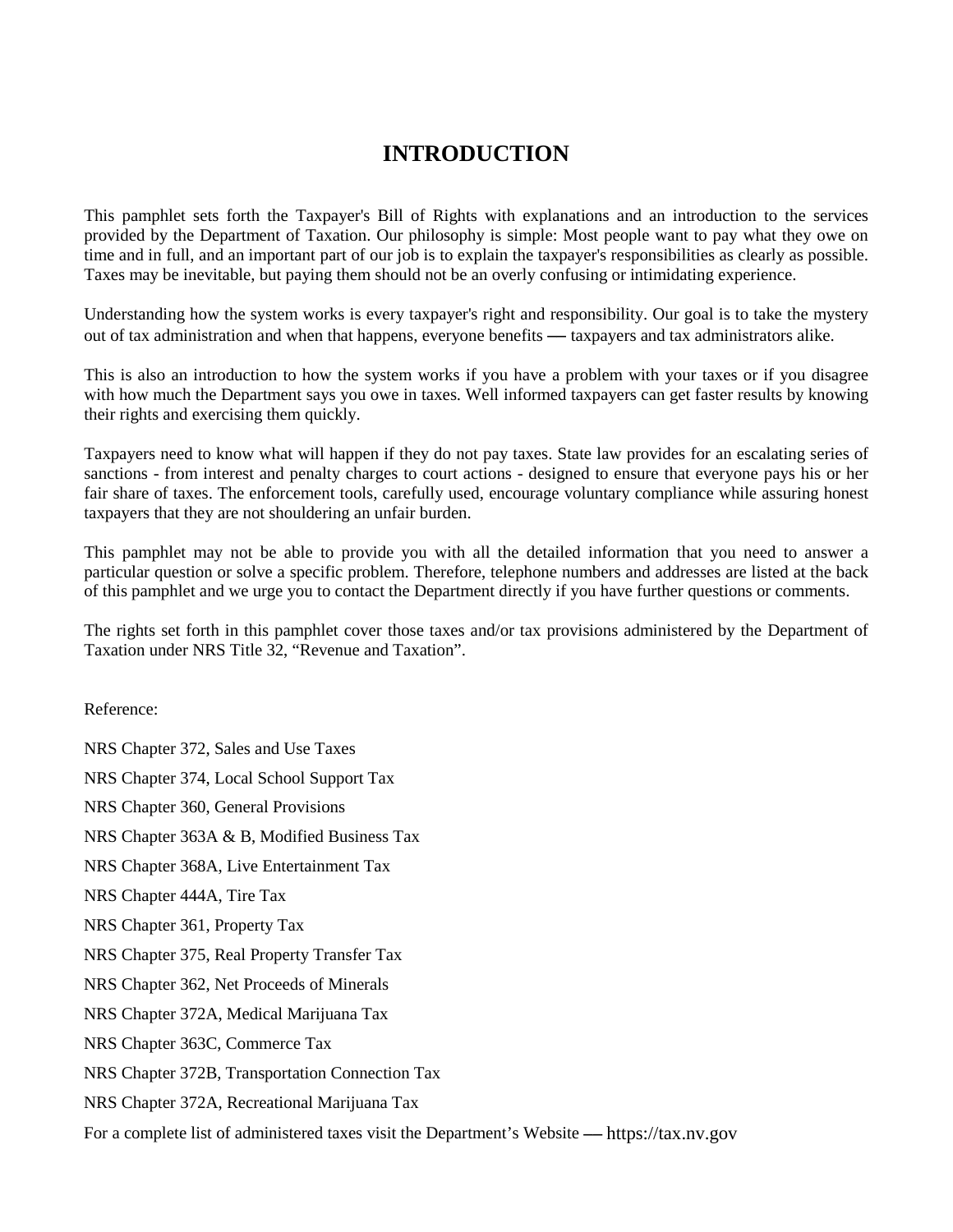## **TAXPAYERS' BILL OF RIGHTS**

### **NRS 360.291**

\_\_\_\_\_\_\_\_\_\_\_\_\_\_\_\_\_

*The Legislature has declared that each taxpayer has the right:*

#### **1**

#### *To be treated by officers and employees of the Department with courtesy, fairness, uniformity, consistency and common sense.*

Every taxpayer is liable for the correct amount of tax that is due under the law. The Department endeavors to apply the law consistently and fairly to all taxpayers and treat them with courtesy and consideration. These criteria are taken into account when evaluating an employee's performance. The Department shall not evaluate any employee of the Department on the basis of assessments or collections from taxpayers. Any taxpayer who is not treated with fairness, courtesy and consideration by any Department employee, should contact the employee's supervisor with their concerns.

#### **2**

#### *To a prompt response from the Department to each communication from the taxpayer.*

The Department tries to return telephone calls by the end of each day, but that is not always possible. However, we will return each call within 48 hours (weekends excluded). The Department provides a written response to a written request by the taxpayer within 30 days after it receives the request. However, when lengthy research is required that prohibits responding in 30 days, the taxpayer will be advised. A response will be provided when the information becomes available.

#### **3**

#### *To provide minimum documentation and other information as may reasonably be required by the Department to carry out its duties.*

The Department is mandated to ask only for information that it needs to do its job, and no more. All forms prepared by the Department ask for a minimum of information and have attached instructions to help the taxpayer provide that information.

To support Sales/Use Tax and various Excise Tax remittances, a taxpayer's records must include the normal books of accounting, together with all receipts, invoices, bills, cash register tapes and any other documentation of original entry supporting the entries in the books of accounts.

To support remittances of the Modified Business Tax, a taxpayer's records must include the necessary payroll records and all supporting documentation if the medical deduction is claimed.

Records should be kept for a minimum of four years from the date of filing. Any taxpayer who has failed to register with the Department will be required to provide records for not less than eight years.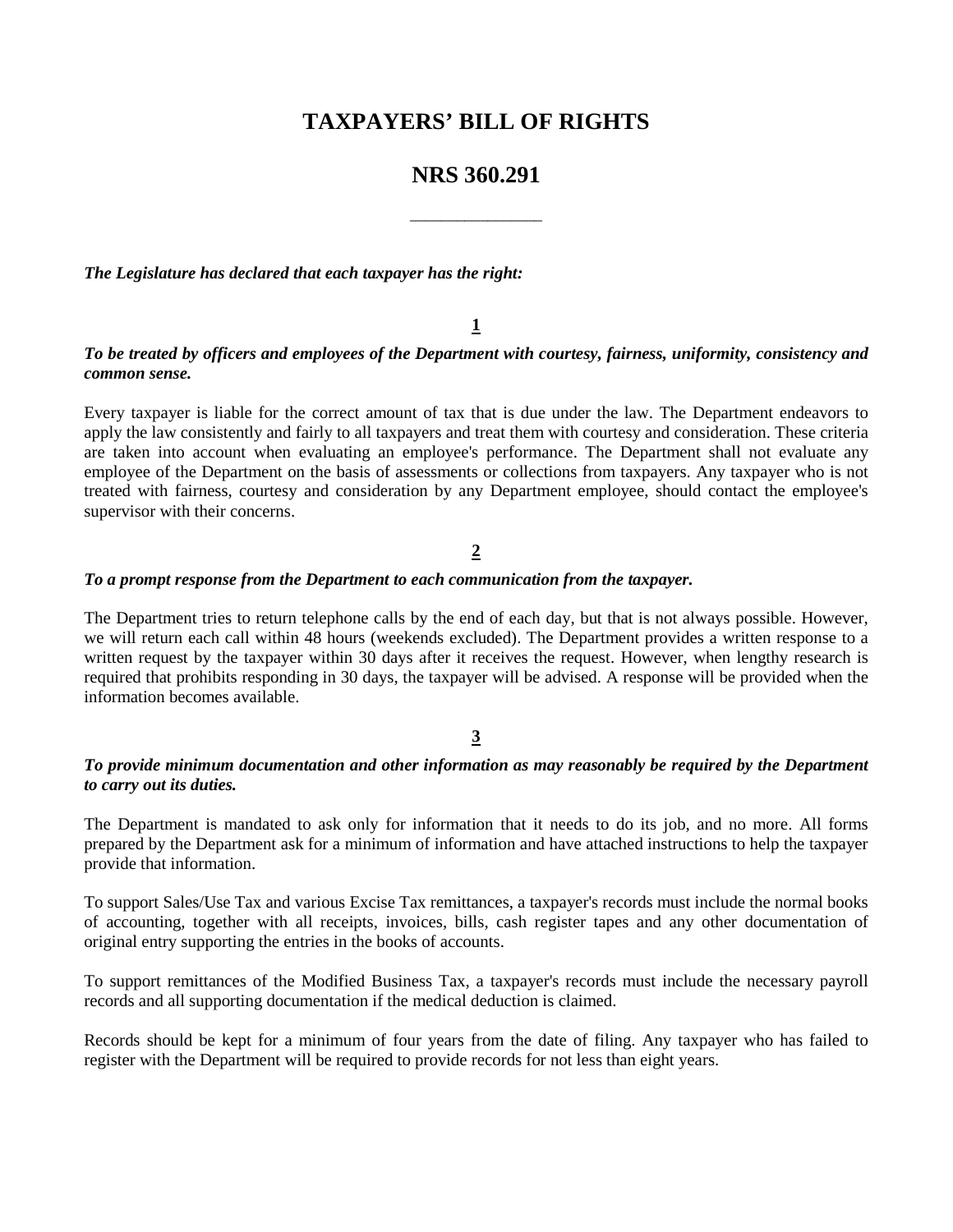Failure to maintain such records can be considered evidence of negligence or intent to evade the tax and may result in the imposition of penalties as provided by law. The burden of proof falls upon the taxpayer to show a deficiency has been incorrectly assessed.

#### **4**

#### *To written explanations of common errors, oversights and violations that taxpayers experience and instructions on how to avoid such problems.*

All billings from the Department have a written explanation of the reason for the billing. Department employees are always willing to help with specific problems and make helpful suggestions so the taxpayer can correct any existing problems. A written request for help or information will be answered in writing by the Department.

Please note that the Department is not bound by answers given by staff to taxpayers in telephone conversations. Therefore, if the information you are requesting concerns how the tax is to be collected or applied, the request should be in writing and should include as much detail as possible of the specific circumstances. The Department's written response can be used to support the taxpayer's position should questions arise in an audit.

Most types of common errors are also addressed in the Department's quarterly publication, "Nevada Tax Notes," which is available on the Department's Website to all taxpayers.

#### **5**

#### *To be notified in writing, by the Department whenever its officer, employee or agent determines that the taxpayer is entitled to an exemption or has been taxed or assessed more than is required by law.*

Statute requires the Department to provide, if no other taxes are due, a refund or credit, to the taxpayer on all overpayments of taxes that the Department determines as a result of an audit or other examination of returns sent in by the taxpayer. The taxpayer will be notified in writing of the right to a refund or credit at the address the taxpayer provided to the Department.

#### **6**

#### *To written instructions indicating how the taxpayer may petition for:*

- *(1) An adjustment of assessment;*
- *(2) A refund or credit for overpayment of taxes, interest or penalties; or*

#### *(3) A reduction in or the release of a bond or other form of security required to be furnished pursuant to the provisions of Title 32 that are administered by the Department.*

If the Department makes a determination that taxes are owed by a taxpayer, by law the written notice of that determination must be served either personally or by mail. The Department will provide, a form and written instructions with the notice to the taxpayer on the procedure to file a petition in order to contest the Department's determination that taxes are owed. Please note that generally there is a 45-day time limit on filing a petition with the Department to contest a determination that tax is owed with the exact date for filing the petition stated in the notice. The petition must be in writing and include the reasons why the taxpayer is contesting the determination that tax is owed. Including supporting documentation may be helpful when filing the petition. If the petition is mailed, the Department will consider the postmark date stamped on the envelope by the U.S. Postal Service as the date of filing the petition. If the petition is not filed within the time allowed, the Department's determination that tax is owed becomes final. Please call the Department if you have any questions on the procedure for contesting the determination that tax is due.

With respect to a taxpayer's claim that taxes were overpaid, please see Section 7.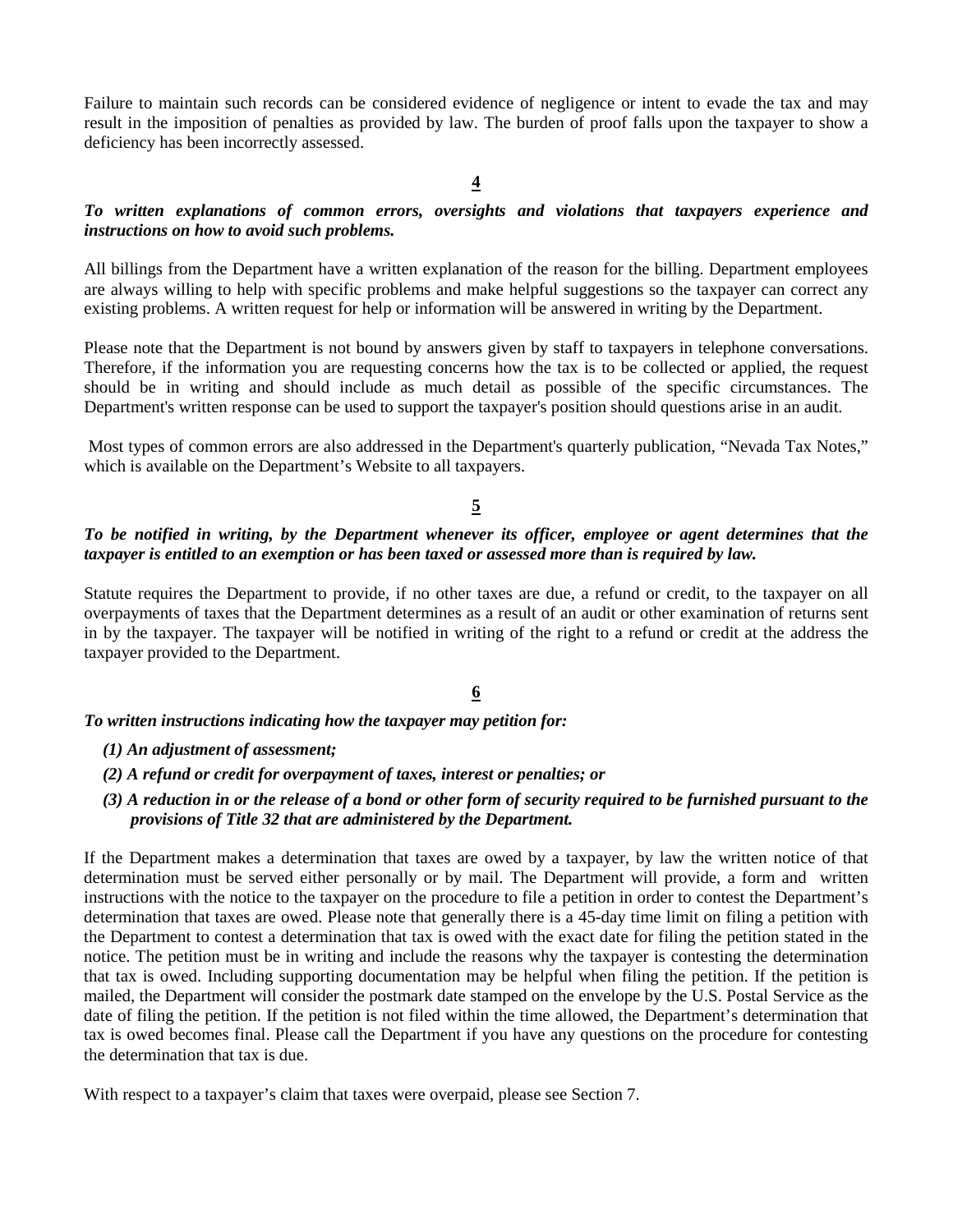The law provides that the Department may, reduce or waive penalties and/or interest that may have accrued on delinquent taxes if the delinquency was a result of circumstances beyond the taxpayer's control, occurred despite the exercise of ordinary care, and without intent. A petition to waive or reduce penalties or interest must be made in writing, signed under penalty of perjury, and include the reasons the taxpayer is seeking the reduction or waiver. The form for this purpose can be found on the Department's website: [https://tax.nv.gov](https://tax.nv.gov/) . Scroll down to "Common Forms," then go to "General Purpose."

#### **7**

#### *Except as otherwise provided in NRS 360.236 and NRS 361.485, to recover an overpayment of taxes promptly upon the final determination of such an overpayment.*

A taxpayer may petition the Department for a refund or credit of taxes believed to have been overpaid. The petition must be in writing and be accompanied by all relevant documentation to support the claim that taxes have been overpaid and a refund or credit is due. Depending on the type of tax involved, Nevada law provides for various limits on the time within which a claim for refund or credit may be made. Statute requires the Department to offset any refund against any other tax or fee due from the taxpayer. Contact the Department for specific information.

Once the Department makes the determination that an overpayment of taxes was made, the taxpayer has a choice of receiving either a credit towards future taxes due or a refund check. The taxpayer must notify the Department in writing as to which option is wanted. Please note that a refund by check typically takes time to process because the checks must be requested from another State agency.

#### **8**

#### *To obtain specific advice from the Department concerning taxes imposed by the State.*

The Department of Taxation has a dual role, collection of taxes for the State, and taxpayer assistance. It is each employee's responsibility to assist taxpayers with information concerning the laws of the State, to inform taxpayers of procedures to follow to comply with these laws and to give assistance freely and willingly where it is requested. It is the Department's goal to resolve any situation before it becomes a problem. In addition the Department offers many workshops for the public and will provide specific seminars for any taxpayer when requested.

The Department will respond to questions over the telephone; however, the Department is not bound by the answers given to taxpayers, by staff, in telephone conversations. Therefore, if the information you are requesting concerns how the tax is to be collected or applied, the request should be in writing and should include as much detail as possible of the specific circumstances. The Department's written response can be used to support the taxpayer's position should questions arise in an audit.

#### **9**

*In any meeting with the Department including an audit, conference, interview or hearing:*

- *(1) To an explanation by an officer, agent or employee of the Department that describes the procedures to be followed and the taxpayer's rights thereunder;*
- *(2) To be represented by himself or anyone who is otherwise authorized by law to represent him before the Department;*
- *(3) To make an audio recording using the taxpayer's own equipment and at the taxpayer's own expense; and*
- *(4) To receive a copy of any document or audio recording made by or in the possession of the Department relating to the determination or collection of any tax for which the taxpayer is assessed, upon payment of the actual cost to the Department for making the copy.*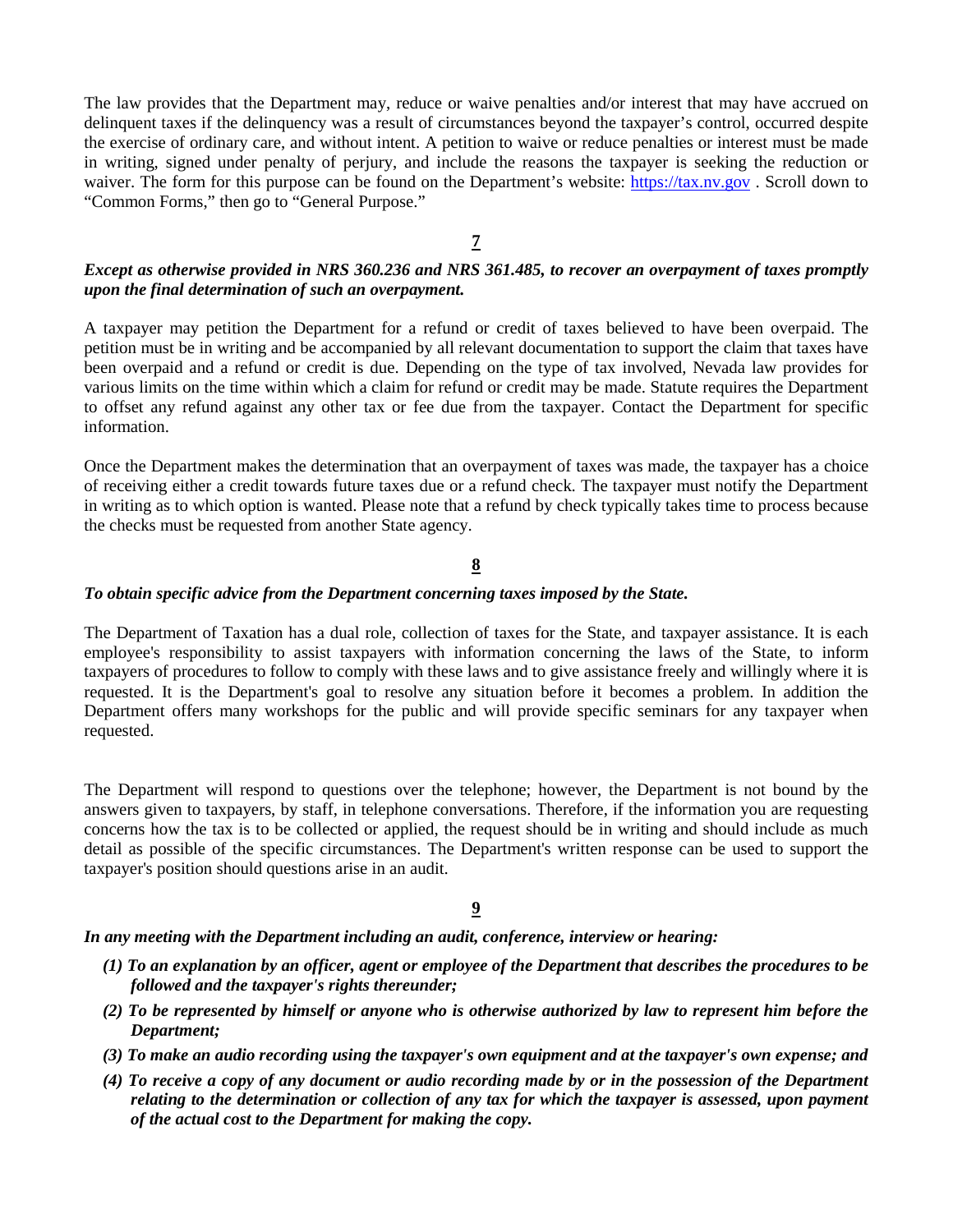These rights are self explanatory and are included in the regulations of the Department.

#### **10**

*To a full explanation of the Department's authority to assess a tax or to collect delinquent taxes, including the procedures and notices for review and appeal that are required for the protection of the taxpayer. An explanation which meets the requirements of this Section must also be included with each notice to a taxpayer that an audit will be conducted by the Department.*

The Department's authority to assess the taxes it administers, and collect those taxes, is contained in various provisions of *Nevada Revised Statutes* (NRS) and the *Nevada Administrative Code* (NAC). The regulations and statutes include the rights and remedies of taxpayers to contest the assessment of taxes against them. The form for this purpose can be found on the Department's website: [https://tax.nv.gov](https://tax.nv.gov/) . Also, upon request the Department can provide taxpayers with a copy of the applicable statutes and/or regulations. In the case of property taxes, please see the "Property Tax" section at the end of this document.

#### **11**

*To the immediate release of any lien which the Department has placed on real or personal property for the nonpayment of any tax when:* 

- *(1) The tax is paid;*
- *(2) The period of limitation for collecting the tax expires;*
- *(3) The lien is a result of an error by the Department;*
- *(4) The Department determines that the taxes, interest and penalties are secured sufficiently by a lien on other property;*
- *(5) The release or subordination of the lien will not jeopardize the collection of taxes, interest and penalties;*
- *(6) The release of the lien will facilitate the collection of tax, interest or penalties; or*
- *(7) The Department determines the lien is creating an economic hardship.*

The rights as listed above show the Department's requirements on a lien placed for nonpayment of taxes. The taxpayer is entitled, in most cases, to notification before a lien is filed against them. A tax lien is a public notice of debt and attaches to the taxpayer's property and his or her right to hold property. It can be filed for continued failure to pay or to establish a method of payment. Since a lien is a public record, it may harm a taxpayer's credit rating.

#### **12**

#### *To the release or reduction of a bond or other form of security required to be furnished pursuant to the provisions of Title 32 by the Department in accordance with applicable statutes and regulations.*

Provided there are no taxes due, security will be returned, released or allowed to expire when a taxpayer closes his or her Sales/Use Tax account. If it is determined that taxes are owed and not paid by the taxpayer, a claim will be made on the security. In the case of a cash deposit, any excess over and above the amount due will be refunded to the taxpayer.

Also, if a taxpayer has security on file for his or her Sales/Use Tax account, Department regulations provide that a waiver from the security may be granted under the following conditions:

- a) The taxpayer must have a perfect record of timely reporting for 36 consecutive months;
- b) The taxpayer must request a waiver of the security in writing to the Director of the Department.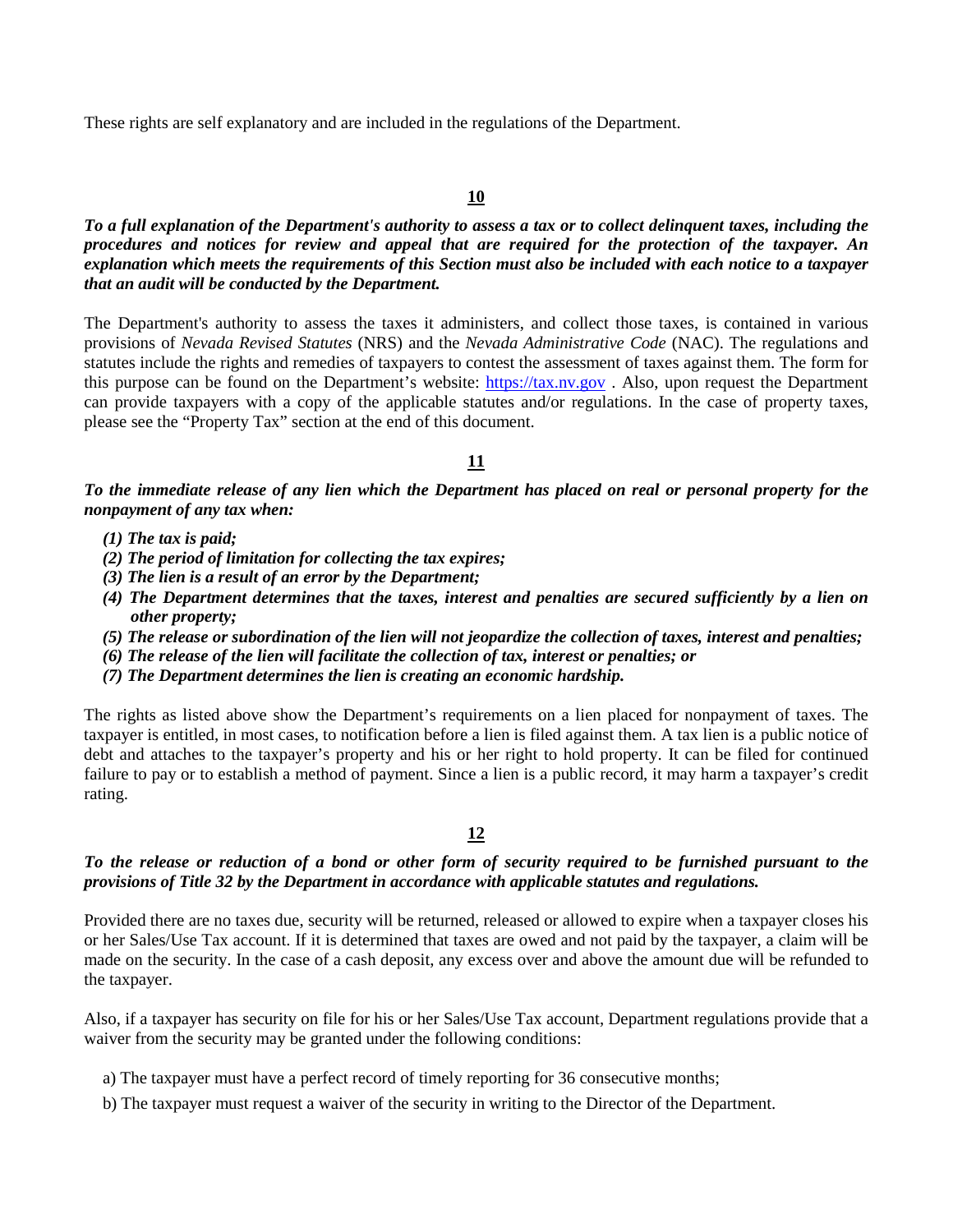c) On corporations, corporate officers must sign a personal guarantee.

Upon written request, the Department may reduce the amount of security required in proportion to a reduction in taxable sales.

#### **13**

#### *To be free from investigation and surveillance by an officer, agent or employee of the Department for any purpose that is not directly related to the administration of the taxes administered by the Department.*

It is the policy of the Department that each taxpayer is to be treated with respect and to ensure that his or her rights as a citizen of Nevada and the United States are not infringed upon. No officer or employee of the Department may use his or her position for purposes that are not directly related to the proper administration of the provisions of this Title.

**14** 

#### *To be free from harassment and intimidation by an officer, agent or employee of the Department for any reason.*

It is a policy of the Department that no taxpayer may be harassed or intimidated by any employee. Statute sets the limits of authority, and procedures inform employees how to perform their duties. The Department provides training, instruction, supervision and review of its employees in the performance of their duties. Abuse of any taxpayer shall not be tolerated, and if a taxpayer is not treated fairly and with courtesy by any Department employee, he or she should contact the employee's supervisor with any concerns.

#### **15**

*To have statutes imposing taxes and any regulations adopted pursuant thereto construed in favor of the taxpayer if those statutes or regulations are of doubtful validity or effect, unless there is a specific statutory provision that is applicable.* 

#### **16**

*The provisions of this Title and Title 57 of NRS and NRS 244A.820, 244A.870, 482.313 and 482.315 governing the administration and collection of taxes by the Department must not be construed in such a manner as to interfere or conflict with the provisions of this Section or any applicable regulations.*

#### **17**

*The provisions of this Section apply to any tax administered, regulated and collected by the Department pursuant to the provisions of this Title and Title 57 of NRS and NRS 244A.820, 244A.870, 482.313 and 482.315 and any regulations adopted by the Department relating thereto.*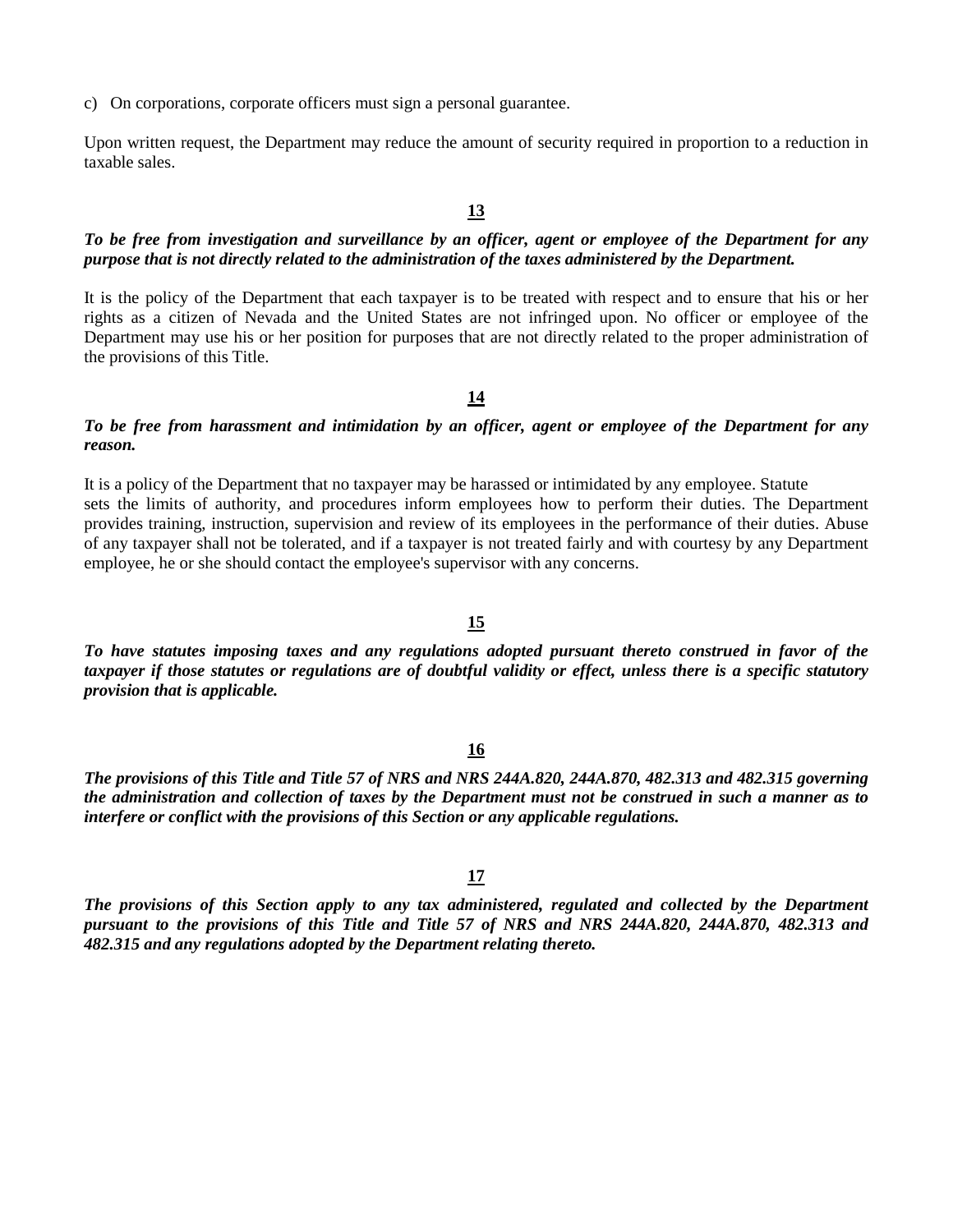## **ADDENDUM**

## *PROPERTY TAXES*

#### *a) GOVERNANCE*

The Department exercises general supervision and control over the entire revenue system of the State (NRS 360.200). In terms of property tax, the Department directly appraises the property of an inter-state or inter-county nature (NRS 360.210; 361.320); determines the net proceeds of minerals (NRS 362.100); and bills, collects and distributes the property tax for centrally**–**assessed property and net proceeds taxes. The Department also appraises and assesses all mine facilities and equipment (NRS 362.100) but does not bill, collect or distribute the property tax for mine facilities. Instead, the assessed values of mine property are transmitted to the counties, who then bill, collect and distribute the property tax.

The County Assessor is an elected official who discovers, lists and determines the taxable value of all real and personal property in his or her county, except property to be valued by the Department (NRS 361.260). For real property not reappraised in the current year, the Assessor also determines an assessed value by applying land and improvement factors approved by the Commission (NRS 361.260; 361.261). The Assessor establishes standards for appraising and reappraising land (NRS 361.260).

The County Treasurer is an elected official who bills and collects all taxes assessed upon the real property tax roll (NRS 361.480; 361.475). In certain cases, the County Assessor bills and collects property taxes for personal property (NRS 361.483; 361.5605). The County Treasurer manages the collection of delinquent taxes and the seizure and sale of property in the event taxes remain unpaid (NRS 361.5648 through 361.595).

If you have questions concerning:

- Your appraisal assessment or exemptions, contact the County Assessor's Office; \*
- The payment of your property taxes, contact the County Treasurer's Office; \*
- Your tax rate, contact your County Finance Officer. \*

\*Links to all County Assessor and County Treasurer offices can be found on the Department's website: **[https://tax.nv.gov](https://tax.nv.gov/)**

#### *b) EXEMPTIONS*

Property Tax exemptions are provided to persons meeting certain requirements such as surviving spouses, orphans, veterans, disabled veterans, blind persons or for certain types of property.

Filing for exemptions must be done within specific time periods. For information call your local County Assessor's Office or the Department.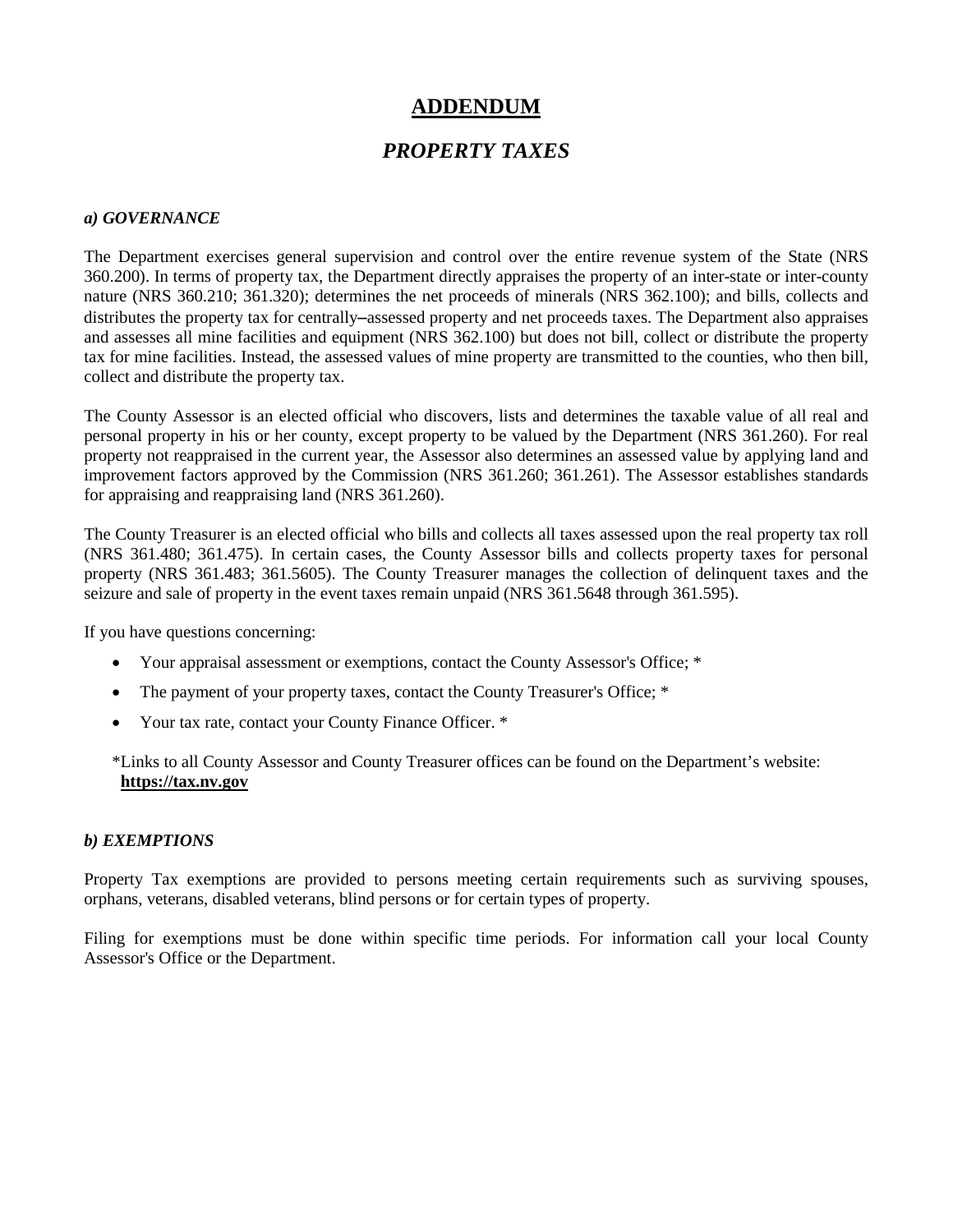#### *c) APPEAL OF PROPERTY TAX ASSESSMENTS*

Each County Assessor mails to each property owner a written notice of the value of his property in the months of November and December.

If you believe the valuation is incorrect, you may appeal to your local County Board of Equalization. The appeal dates vary depending on the type of property being appealed. The County Assessor can provide you with additional information on an appeal.

Any taxpayer who appealed to the County Board of Equalization, and who does not agree with the determination, may then file an appeal with the State Board of Equalization. The appeal must be filed not later than March 10 of each year. Forms for appeal can be found on the Department's website: [https://tax.nv.gov.](https://tax.nv.gov/) Go to the "Boards/Meetings" tab, and then the "State Board of Equalization" page to find the appeal forms.

#### *d) APPEAL OF PROPERTY TAX ABATEMENTS OR WAIVERS OF PENALTY AND INTEREST*

The Nevada Tax Commission may hear the appeals of taxpayers in the event the county treasurer or county assessor has denied relief from interest and penalties imposed when the taxpayer has failed to make a timely return or payment of the tax. (NRS 361.4835) The Commission also has a process in place to hear appeals of taxpayers denied an abatement of tax liability. Once written notice of an appeal is received by the Commission, the appeal is assigned to a hearing officer. The hearing officer makes recommendations to the Commission about whether the abatement should be granted, and the Commission may adopt, modify or reverse the hearing officer's decision.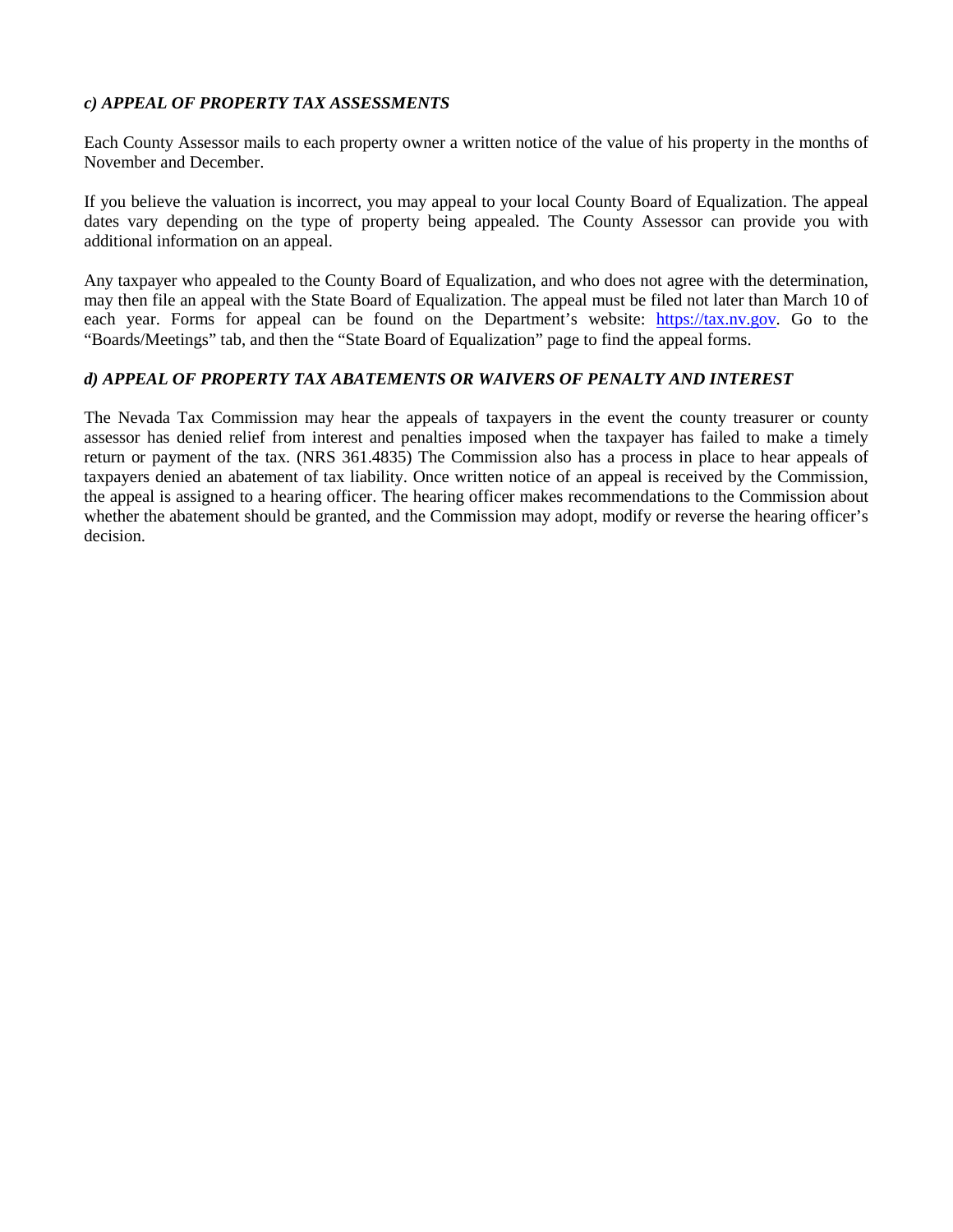### **DEPARTMENT OF TAXATION**

### **TITLE 32 TAXES**

**Sales and Use Tax – NRS 372, 374, 377** 

**Modified Business Tax – NRS 363A & B**

Call Center (866) 962-3707

**Excise Taxes Tire Tax – NRS 444A Live Entertainment Tax – NRS 368A Intoxicating Liquor License and Tax – NRS 369 & 597 Cigarette Tax and Other Tobacco Products – NRS 370 & 370A Insurance Premium Tax – NRS 680B Estate Tax (No filing requirement after 12/31/04) – NRS 375A Medical Marijuana Tax – NRS 372A Commerce Tax – NRS 363C Transportation Connection Tax – NRS 372B Recreational Marijuana Tax – NRS 372A**  Carson City (775) 684-2135

**Property Tax – NRS 361 Real Property Transfer Tax – NRS 375 Net Proceeds of Minerals Tax – NRS 362**  Carson City (775) 684-2100

**Business License Fee – NRS 360 – Contact the Secretary of State – https://www.nvsos.gov Tax on Fuels – NRS 365 & 373 – Contact the Dept. of Motor Vehicles –<https://www.dmvnv.com>**